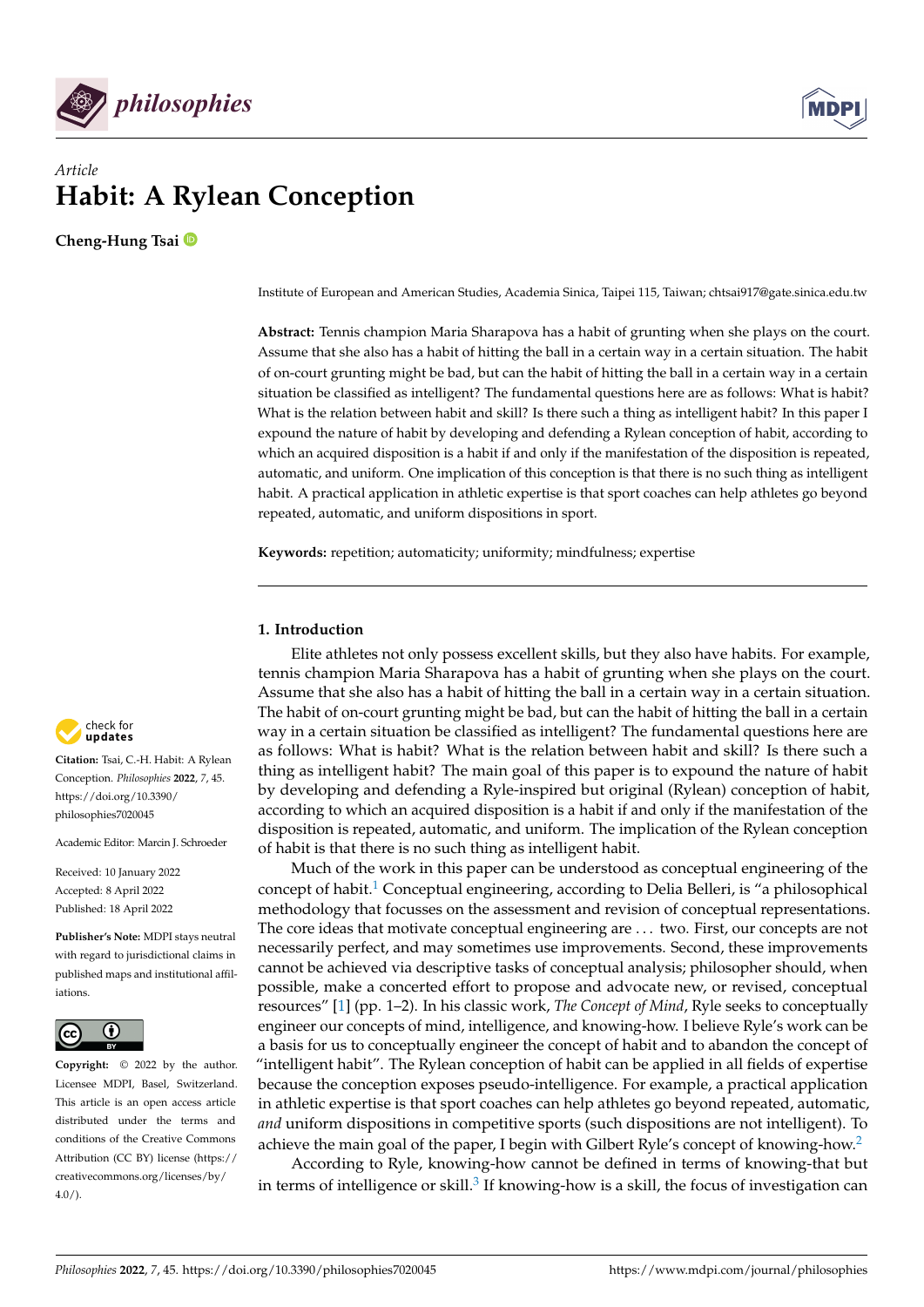<span id="page-1-2"></span><span id="page-1-1"></span>and expertise).[4](#page-11-3) Ryle's investigation of skill employs *conceptual contrast*, a tool according to which a particular target concept can be elaborated by contrasting it to a related one, both of which fall within a common higher-level conceptual category. One can capture the distinctive features of an object to which the target concept refers, and often, the distinctive features of another object to which the comparing non-target concept refers can be captured simultaneously.<sup>[5](#page-11-4)</sup> For Ryle, the concept of skill is understood in contrast to the concept of habit: both concepts fall under the conceptual category of *acquired disposition*, while they are sharply distinct in terms of the objects to which they refer.<sup>[6](#page-11-5)</sup> For Ryle, an acquired disposition is a skill if and only if the manifestation of the disposition is modified, mindful, and multiform, whereas an acquired disposition is a habit if and only if the manifestation of the disposition is repeated, automatic, and uniform.<sup>[7](#page-12-1)</sup>

<span id="page-1-4"></span><span id="page-1-3"></span>It is thus evident that although Ryle's main concern involves knowing-how, intelligence, and skill, his investigation of skill suggests a conception of habit. Such a conception shows that a habit in itself cannot be intelligent. The above provided an overview for the remainder of the paper. In Sections [2](#page-1-0) and [3,](#page-4-0) I first construct a Rylean conception of habit and then introduce a critique that makes a case for the idea of intelligent habit. In Sections [4](#page-5-0) and [5,](#page-8-0) I defend the Rylean conception by using both the phenomenology of habit (and skill) and the conceptual engineering of habit.

## <span id="page-1-5"></span><span id="page-1-0"></span>**2. Constructing the Rylean Conception of Habit**

<span id="page-1-7"></span><span id="page-1-6"></span>From Ryle's or the Rylean perspective, $8$  there are three features of habit or habitual behavior, $^9$  $^9$  that is, repetition, automaticity, and uniformity. The first feature, the repetition of habit, is concerned with the diachronic or historical dimension of habit, referring to the idea that a person with a particular habit  $\varphi$  has  $\varphi$ -ed in a type of situation in the past (at least once and the more often, the better) and in all probability will continue to  $\varphi$  in exactly the similar way in the future when encountering the same type of situation.<sup>[10](#page-12-4)</sup> Ryle highlights this feature by comparing how a habit is acquired and how a skill (or capacity) is acquired: "We build up habits by drill, but we build up intelligent capacities by training. Drill ... consists in the imposition of repetitions. ... Training, on the other hand, . . . involves the stimulation by criticism and example of the pupil's own judgment" [\[23\]](#page-12-5) (pp. 42–43). Although one cannot form a habit or a skill without "repetition", the essences of their repetition are different: "It is of the essence of merely habitual practices that one performance is a replica of its predecessors. It is the essence of intelligent practices that one performance is modified by its predecessors" [\[23\]](#page-12-5) (p. 42)—"modified" in the sense that if an expert "makes a mistake, he is inclined not to repeat it, and if he finds a new trick effective he is inclined to continue to use it and to improve on it" [\[23\]](#page-12-5) (p. 42). Ryle's contrast between drill (for habit formation) and training (for skill acquisition) is not outdated. In their recently published book, *Continuous Improvement: Intertwining Mind and Body in Athletic Expertise*, Toner, Montero, and Moran argue that "the expert group had not only practiced for more hours than their less successful counterparts, but they had also practiced differently. Specifically, these performers had spent considerably more time perfecting and refining their skills than engaging in the mindless repetition of drills" [\[24\]](#page-12-6) (p. 69). Repeated practices in skill acquisition and in habit formation differ in kind rather than in degree.

While it seems that no one seriously challenges the idea that a habit is repeated, a relevant question is whether repetition is merely the *means* by which a habit is formed or also the *condition* under which a habit is possessed. With regard to this question, Ryle is not explicit, but Bill Pollard provides a nice response. Pollard claims that "repetition of a behavior is not merely a means to acquiring a habit . . . ; it is part of what it is to have a habit" [\[22\]](#page-12-7) (p. 46). The reason for this claim, according to Pollard, is that "[i]f somebody said of a given piece of behavior that it is habitual, not knowing whether the agent had done nothing like it before, their competence in using the term would be called into question" [\[22\]](#page-12-7) (p. 46). That is, a competent speaker (or competent thinker) cannot use (or understand) the term (or the concept) of habit apart from the concept of repetition.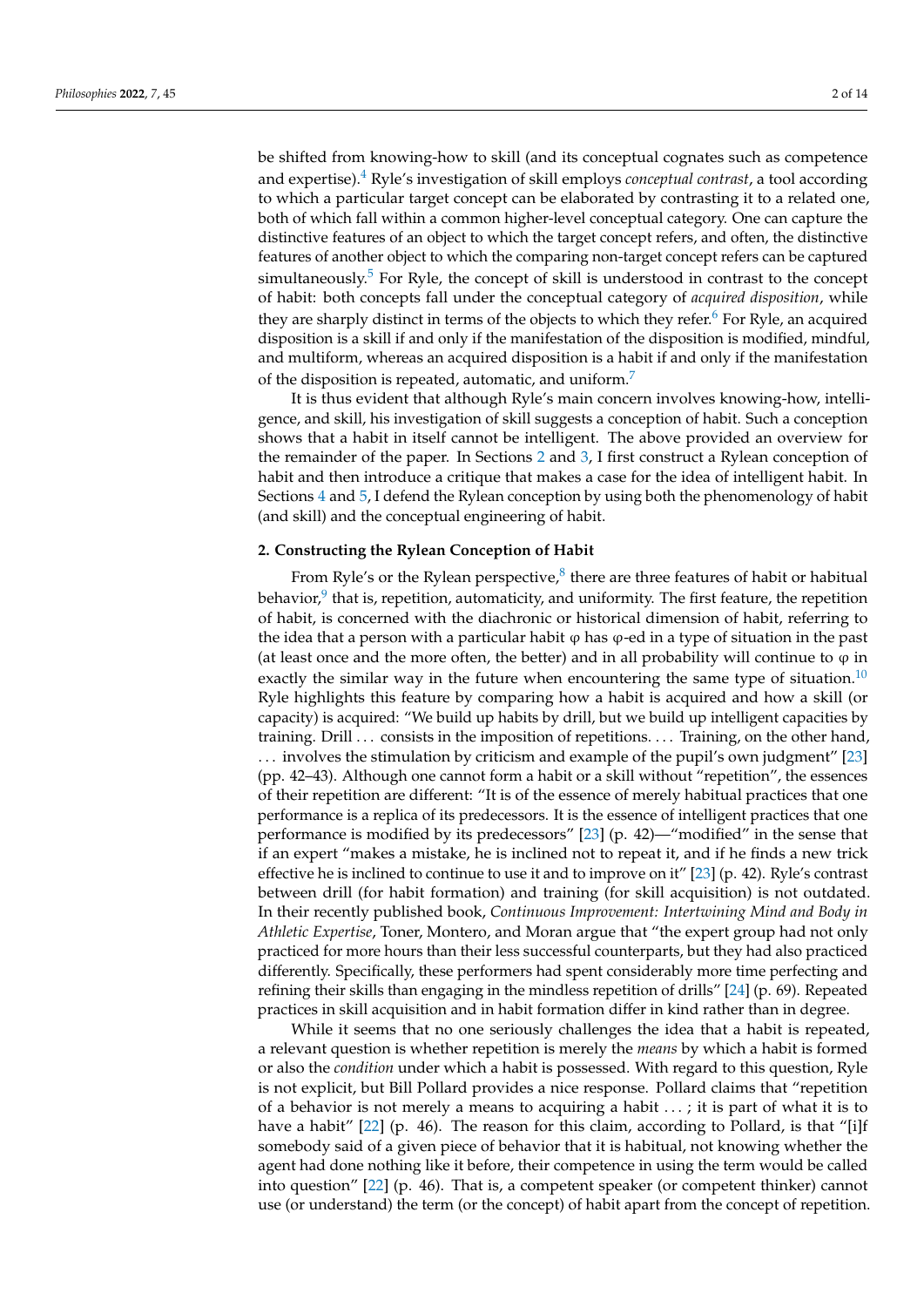To put it simply, the statement that habit is repeated is analytically true. In our daily understanding, a person can acquire the habit of smoking cigarettes by repetition in his youth but cannot maintain the habit if he never smokes a cigarette again in his adulthood. Therefore, repetition is not only required for habit acquisition but also for habit possession.

The second feature, the automaticity of habit, concerns the psychological or internal dimension of habit, referring to the idea that (temporarily construed) a person with a particular habit  $φ$ , when or after  $φ$ -ing, lacks a certain kind of mental state or process of her own habitual behavior. What kinds of mental states or processes do not occur in automatic behavior? With regard to this issue, philosophers and psychologists have different characterizations and even divergent opinions (see esp. [\[25\]](#page-12-8), Section 2). According to Pollard, what is absent in automatic behavior is the "process of conscious deliberation about *whether* to ϕ" [\[22\]](#page-12-7) (p. 66; emphasis mine). According to Barbara Montero, "[t]he term 'automaticity' is far from univocal in this [psychology] literature . . . , however, the conception of automaticity most salient to the just-do-it principle is that of an action performed with neither conscious control over nor explicit attention to the action" [\[18\]](#page-12-9) (p. 25). Ryle's view is closer to, although not identical with, Montero in some respects. According to Ryle, "When we describe someone as doing something by pure or blind habit, we mean that he does it automatically and without having to mind what he is doing. He does not exercise care, vigilance, or criticism" [\[23\]](#page-12-5) (p. 42). Ryle indicates that care, vigilance, criticism, and minding what one is doing are aspects that are absent from habitual (automatic) behavior; elsewhere, he adds "awareness of what one has done":

When we say that someone acts in a certain way from sheer force of habit, part of what we have in mind is this, that in similar circumstances he always acts in just this way; that he acts in this way whether or not he is attending to what he is doing; that he is not exercising care or trying to correct or improve his performance; and that he may, after the act is over, be quite unaware that he has done it. Such actions are often given the metaphorical title "automatic". Automatic habits are often deliberately inculcated by sheer drill, and only by some counter-drill is a formed habit eradicated. [\[23\]](#page-12-5) (p. 110)

For Ryle, the mental processes that are absent in automatic behavior (but are present in skilled action) could be care, vigilance, minding/attending to what one is doing, being aware of what one has done, and trying to criticize/correct/improve one's own behavior. We can use "mindfulness" as an umbrella term for these mental states or processes. In addition, we can treat attending to or being aware of what one is doing as fundamental among these mental processes because it is the precondition for other mental processes in exercising mindfulness.

<span id="page-2-0"></span>The second feature constructed above requires a bit more clarification.<sup>[11](#page-12-10)</sup> To say that a habitual action is automatic in the sense of "in the absence of mind*ful*ness" is not to say that the action is "mind*less*". Rather, habitual actions are "mind*ed*" in two senses. First, habitual actions are performed by persons with a conscious mind. Gunnar Breivik distinguishes two levels of automatic behavior. The first level of automaticity is exemplified by a zombie or a somnambulist, who "is certainly able to perform bodily movements and low-skilled behavior when sleepwalking" [\[26\]](#page-13-0) (p. 93). A habitual action in the Rylean sense is not an automatic, zombie-like behavior; rather, it belongs to the second level of automaticity, which is explained in the following example.

A next level of automatic behavior is exemplified in the driving example. As with many others, when driving to work I have experienced that I have nonconsciously been driving several blocks, passed traffic lights, steered the car, and it has all worked out well, though I am not able to remember what happened. I cannot remember seeing the street, the houses, the traffic and what kind of movements I performed, and whether I shifted gears or not and how far I was behind the car in front of me. [\[26\]](#page-13-0) (p. 93).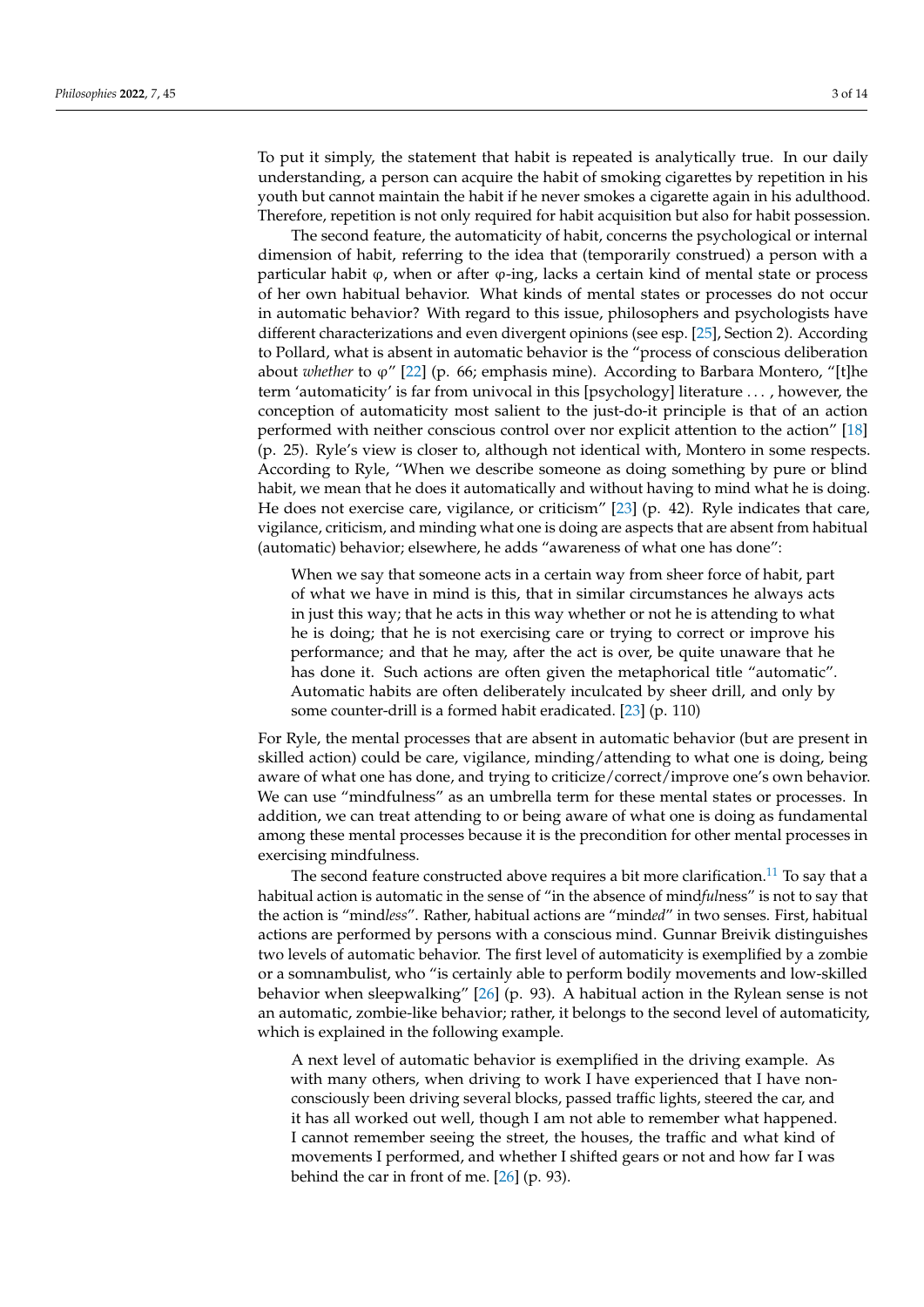Breivik's phenomenological description of driving is akin to Ryle's phenomenological description of automatic habits in general. But what is the difference between the two levels of automatic behavior? A mindless-automatic behavior is performed by an entity without the conscious mind. In contrast, a minded-automatic action is performed by an entity with the conscious mind, but the focus of consciousness is not on the entity's own automatic action itself but something else. For example, as Breivik reports, "when I am driving absentmindedly, I typically think of something else such as a task, a problem or a feeling of some sort" [\[26\]](#page-13-0) (p. 94). Second, habitual actions are "minded" in the second sense that they can be intentional. That is, like Gabriele Ferretti and Silvano Caiani, we can admit that "[h]abitual actions have a history of practice and repetition that *frees us from attending to what we are doing*" [\[27\]](#page-13-1) (p. 623; emphasis mine; this view is consistent with the two features of habit characterized above), and at the same time, admit that such habitual actions can be intentional by reference to propositional intentions and motor representations.

The third feature, the uniformity of habit, concerns the performative (or external) dimension of habit, referring to the idea that a person with a habit  $\varphi$  responds to the stimulus or cue of  $\varphi$ -ing in a uniform way. According to Ryle, habit is a single-track disposition the manifestation of which is uniform:

In discussing dispositions it is initially helpful to fasten on the simplest models, such as . . . the smoking habit of a man. For in describing these dispositions it is easy to unpack the hypothetical proposition implicitly conveyed in the ascription of the dispositional properties. . . . [T]o be a smoker is just to be bound or likely to fill, light and draw on a pipe in such and such conditions. These are simple, single-track dispositions, the actualizations of which are nearly uniform. [\[23\]](#page-12-5) (p. 43).

In contrast to habits, skills or "the higher-grade dispositions of people ... are ... not single-track dispositions, but dispositions the exercises of which are indefinitely heterogeneous" [\[23\]](#page-12-5) (p. 44). For Ryle, "to have a blind habit is also to operate in certain ways, namely in certain stereotyped ways. What distinguishes habitual actions from actions done with method is the adaptation of the latter to differences in the problems, situations, etc." [\[28\]](#page-13-2) (p. 243). Habits are uniform, stereotyped, and single-track, whereas skills are heterogeneous, adaptive, and multi-track.

In sum, repetition, automaticity, and uniformity capture three distinctive features of habitual behavior. The three features, respectively, represent the diachronic, psychological, and performative dimensions of a habit. Against this background, Ryle's conception of habit can be formulated into a definition as follows:

Rylean Definition of Habit (RDH): An acquired disposition D is a habit if and only if the manifestation of D is repeated, automatic, and uniform.

For the sake of comparison, Ryle's conception of skill can be formulated into a definition as follows:

<span id="page-3-0"></span>Rylean Conception of Skill (RDS): An acquired disposition D is a skill if and only if the manifestation of D is modified, mindful, and multiform.<sup>[12](#page-12-11)</sup>

In the next section, I will consider a critique of the RDH. But before proceeding, I want to make an important but neglected distinction. Assume that " $\varphi$ " is an action name for a sequence of actions with an end goal; that is,  $\varphi = \langle \varphi_1, \varphi_2, \dots, \varphi_n \rangle$ . When we say that a person has a habit of ϕ-ing (say, *eating* out once a month, *swimming* twice a week, *driving* to office every day, *serving* or *hitting* a tennis ball in a certain way in a certain situation, etc.), we might use the expression "habit of  $\varphi$ -ing" in two subtly different ways due to its scope of application. The scope of application of the term "habit" is *narrow* if and only if the features of habit are applied to each and every action in the action-sequence  $<\varphi_1$ ,  $\varphi_2$ ,  $\ldots$ ,  $\varphi_n$ >. The scope of application of the term "habit" is *wide* if and only if the features of habit are applied *outside* the action-sequence <ϕ1, ϕ2, . . . , ϕn>. Under the wide-scope reading of habit, the features of habit are applied to an *action* that *initiates* or *triggers* the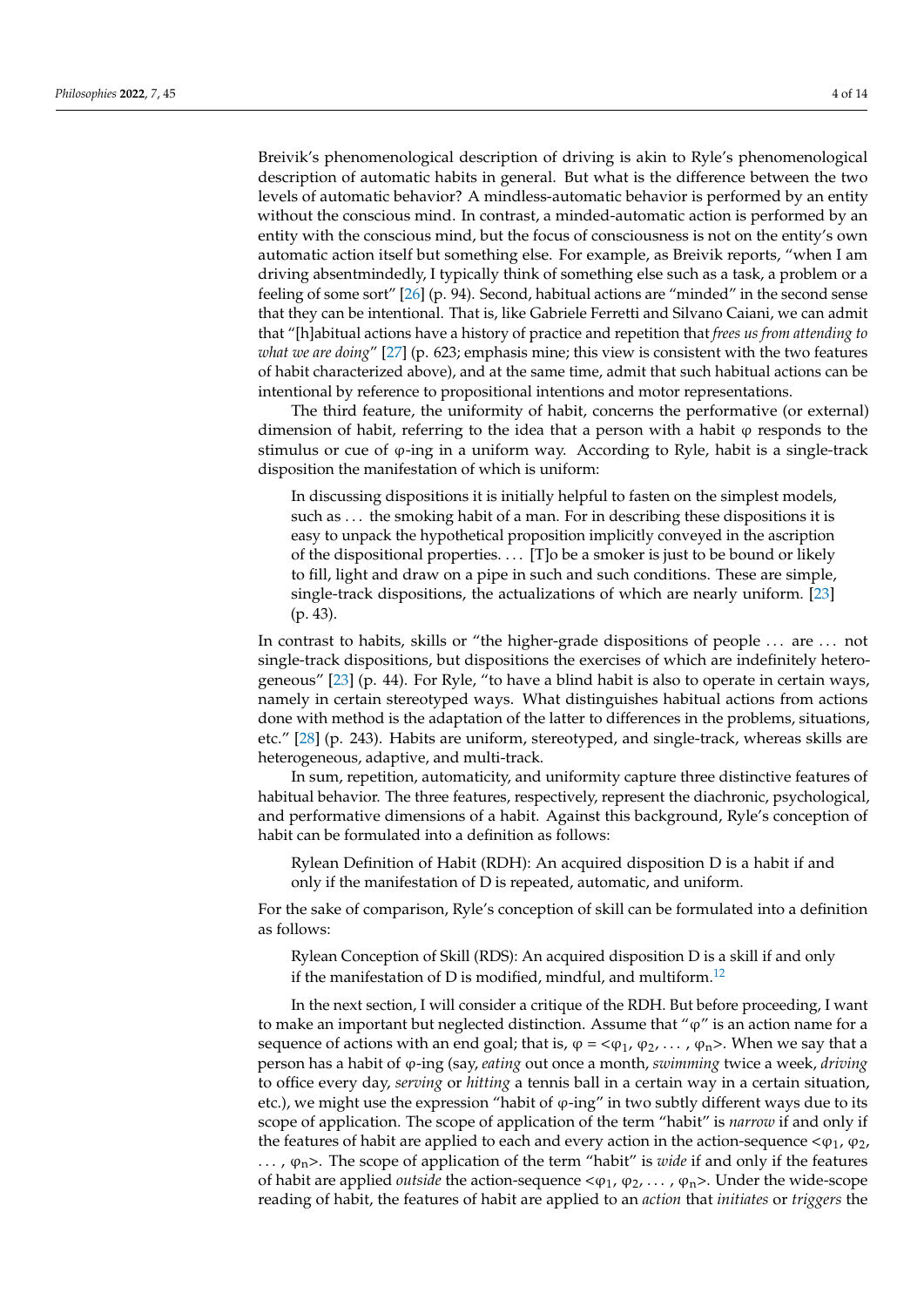action-sequence  $<\varphi_1$ ,  $\varphi_2$ , ...,  $\varphi_n$ , rather than to the actions in the action-sequence. Armed with the narrow-scope/wide-scope distinction, we can see that the term "habit" in "Smith has a habit of playing tennis twice a week" and "Smith has a habit of hitting a tennis ball in a certain way in a certain situation" is used differently to pick out different *kinds* of phenomena. The narrow-scope/wide-scope distinction is important as we shall see in Sections [4](#page-5-0) and [5.](#page-8-0)

#### <span id="page-4-0"></span>**3. Criticizing the Rylean Conception of Habit**

## *3.1. The Objection from "Intelligent Habit"*

One implication of the RDH is that there is no such thing as intelligent habit. However, some philosophers, such as John Dewey [\[29\]](#page-13-3) (p. 55) and Nathan Brett [\[30\]](#page-13-4) believe in and argue for the idea of intelligent habit. If these philosophers are correct, then the RDH is shown to be inadequate. In what follows, I focus on Brett's argument for the idea of intelligent habit for two reasons: first, Brett's argument is clear and straightforward, and can serve as the basis for those cases in which the idea of intelligent habit is used; and second, Brett selects Ryle as his target, which suits the purpose of the present paper.

The conception of habit against which Brett argues is the following: "Habitual behavior must in some respect be '*automatic*', not the product of conscious decision. Because things done from habit are done automatically it has been supposed that they must be *stereotyped* responses which are neither intelligent nor purposeful" [\[30\]](#page-13-4) (p. 357; emphases added). Brett alludes to two features of the RDH, that is, automaticity ("habitual behavior is automatic") and uniformity ("habitual behavior is stereotyped"). Regarding such a conception of habit, Brett claims that "it is a mistake . . . to suppose that habitual action is necessarily devoid of the qualities of intelligence" [\[30\]](#page-13-4) (p. 357).

Brett argues for the view that habit can be intelligent by conceiving of two types of cases that function as counterexamples. In the first type of case, a person exercises his habit *mindfully* instead of automatically. Consider the hand washing habit:

Must [a dentist's individual hand washing] be done incautiously, without care or attention? Clearly, if sloppiness were one of the consequences of acquiring this habit, the dentist would have every reason to *avoid* making this a matter of habit. But we can even speak (without obvious fallacy) of making it a habit to wash with great care and attention. And this means that care and attentiveness are *necessary conditions* of the exercise of some habits. [\[30\]](#page-13-4) (p. 365; emphasis original).

For Brett, washing hands carefully or attentively can be a habit and this indicates that some habits can be mindful. In this case, mindfulness in a habit refers to care and attention, and for Brett it can also refer to thinking what one is doing with deliberation: "a dentist who washes his hands before each appointment may do this from force of habit; but equally he might stop to think what he is doing each time and then proceed to wash up as a result of his deliberations" [\[30\]](#page-13-4) (p. 363). One can produce more such cases because the category of mindfulness includes mental processes other than care, attention, and thinking what one is doing.

Let us now turn to Brett's second case, in which a person exercises his habit in a variety of ways. Consider the walking habit:

Even walking on dry pavement presents such obstacles as curbs and other pedestrians. In some cases we avoid such obstacles by deciding to direct our attention to them; but in many cases this element of adaptation becomes an integral feature of the habits themselves. . . . It is important to notice that there is no sharp line of demarcation between the types of cases which Ryle exemplifies by contrasting the mountain climber with the man walking in the street. In fact, one of the elements of becoming a good mountain climber will be the development of good walking habits. Such habits are not fossilized modes of behavior which leave their possessor confined to a single behavioral track. [\[30\]](#page-13-4) (p. 368).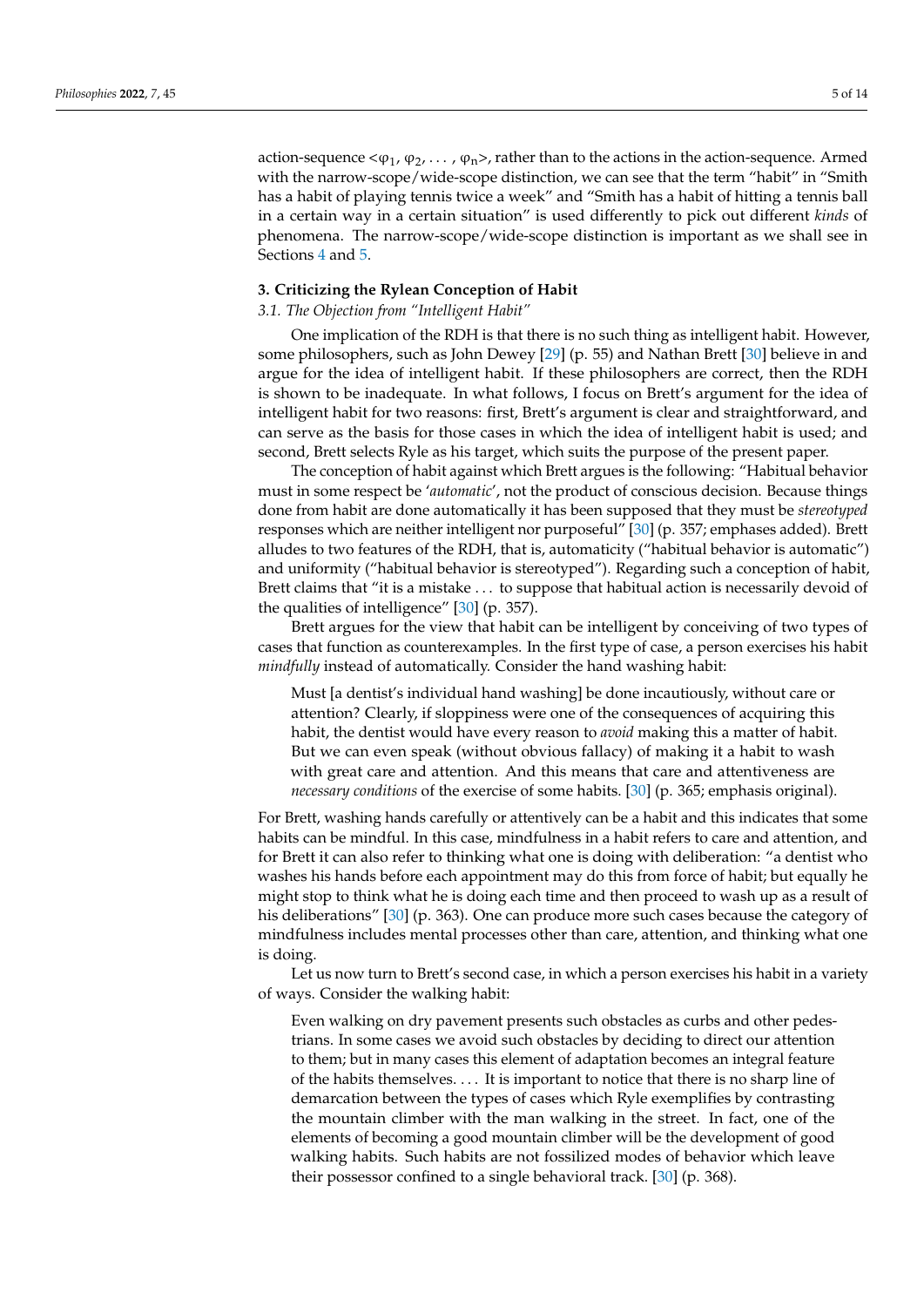For Brett, good walking habits are not fossilized, or single-track, modes of behavior; they are habits that are adaptable to different environments. Like the first type of case, one can produce more instances of the second type of case.

Here, Brett's argument can be presented as follows:  $(P_1)$  If there are genuine cases in which doing something mindfully and/or multiformly itself is or constitutes a habit, then intelligent habit is possible.  $(P_2)$  There are such genuine cases. (C) Intelligent habit is possible. For the sake of completeness, let us formulate the argument against the RDH as follows:

 $(P_0)$  If the RDH is correct, then intelligent habit is impossible.

 $(P_1)$  If there are genuine cases in which doing something mindfully and/or multiformly itself is a habit, then intelligent habit is possible.

 $(P_2)$  There are such genuine cases.

 $(C_1)$  Intelligent habit is possible.

 $(C_2)$  The RDH is incorrect.

### *3.2. The Initial Response*

Does Brett's objection to the RDH succeed? This might depend on how we interpret the Rylean claim (implied by the RDH) that "habits cannot be intelligent". If the Rylean claim is interpreted as "*all* habits cannot be intelligent", then Brett's objection might succeed. However, if the Rylean claim is interpreted as "*some* habits cannot be intelligent", then Brett's objection might fail. In fact, Ryle did use the term "pure habit" or "blind habit" to refer to habit, which suggests that Ryle might think that there are different kinds of habits. Given this, the RDH can be modified as the RDH\* as follows: An acquired disposition D is a *pure or blind* habit if and only if the manifestation of D is repeated, automatic, and uniform. The RDH\* makes room for the idea of intelligent habit and accordingly sidesteps Brett's objection.

However, even if the Rylean conception adopts the RDH\* and retreats from "all habits cannot be intelligent" to "all pure habits cannot be intelligent", Brett believes that his objection still holds. Brett notes that "a defender of the type of account given by Ryle Carlisle (2014: 27) might object that the counterexamples which I have considered are not manifestations of *pure* habit, and hence of course they exhibit traits of intelligence" [\[30\]](#page-13-4) (p. 369). However, Brett asserts that "[t]his objection misses the point. A person may fasten his seatbelt, wash his hands, pay attention to lectures, etc. *from pure habit* without loss of attention, care, purpose, or capacity for criticism of what he is doing" [\[30\]](#page-13-4) (p. 369; emphases original). That is, Brett thinks that "pure habits" still can be intelligent.

Thus, the initial response cannot satisfy Brett. However, I do not think the initial response is the only and best response available, nor do I think Brett's assertation is unproblematic. Before offering another response, I make two comments on Brett's retort. First, it is difficult to conceive of how a *pure* habit in the Rylean sense can be intelligent. Recall that Ryle uses "pure habit" and "blind habit" interchangeably. If "blind" here means, as it is sometimes used to mean, "unintelligent", then the notion that pure habits are unintelligent seems to be analytically true. Second, I suspect that Brett might confuse the notion of *pure/blind* habit with the notion of *simple* habit. Habits of fastening a seatbelt and washing hands are *simple* habits. If so, Brett either fails to cast doubt on the RDH\*, or needs to say more about why or in what sense fastening a seatbelt is a "pure" habit.

#### <span id="page-5-0"></span>**4. The Robust Response (I): Against Mindful Habit**

The initial response only *sidesteps* Brett's objection, whereas the robust response *refuses* Brett's objection. In Sections [4](#page-5-0) and [5,](#page-8-0) I argue that  $(P_2)$  in the argument against the RDH is problematic by doubting the *genuineness* of the cases. I will do this by appealing to the phenomenology of habit and skill, and the conceptual engineering of habit.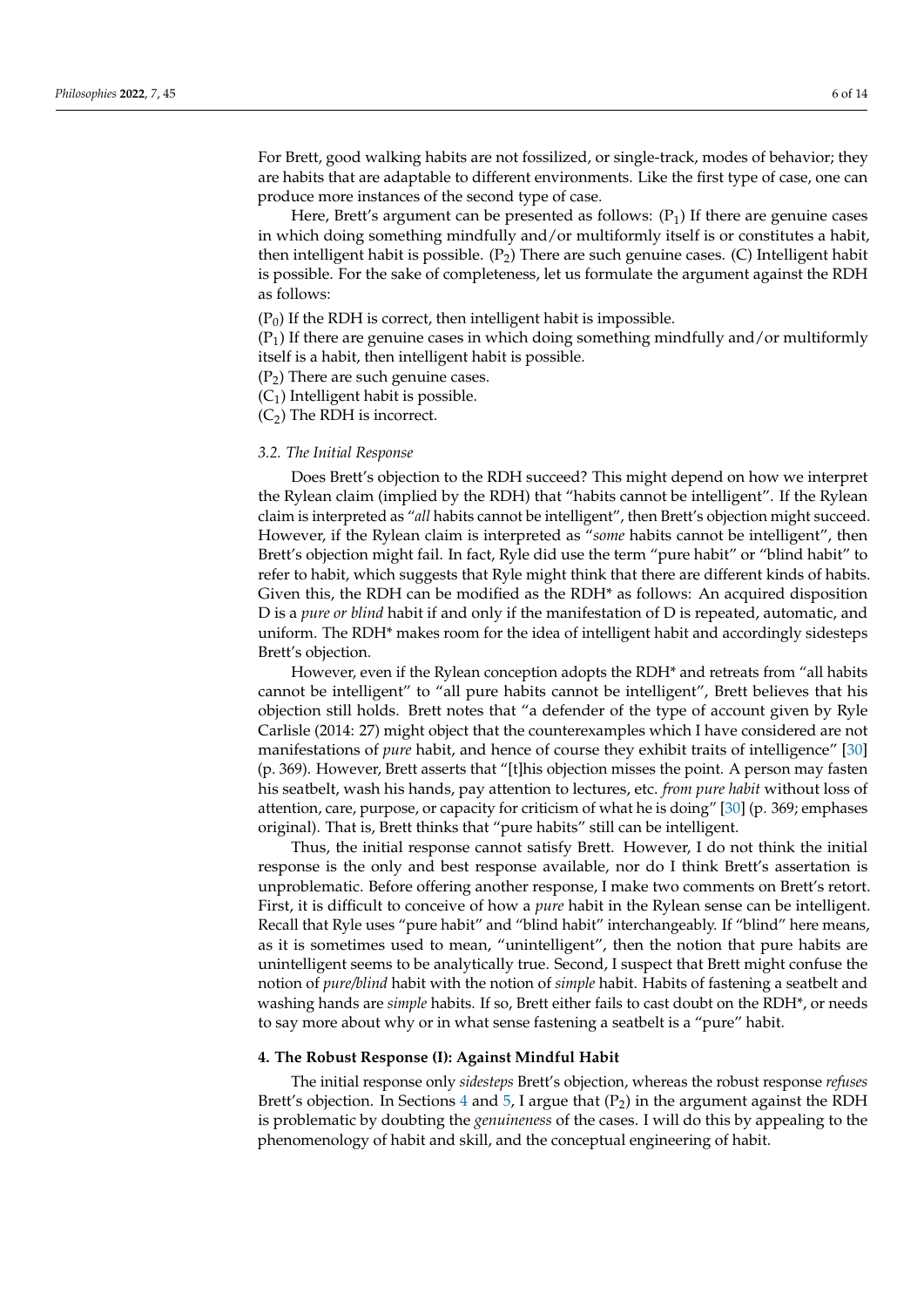#### <span id="page-6-0"></span>*4.1. The Phenomenology of Habit*

Ryle treats repetition, automaticity, and uniformity as the features of habit, whereas Brett argues that mindfulness and multiformity can be the features of habit. However, both Ryle and Brett address features that they identify *individually* rather than jointly. That is, they do not consider the connection between the features that they identify. Such a connection, as I shall argue, sheds light on the nature of habit. Let us first consider the connection between repetition and automaticity.

Clare Carlisle [\[31](#page-13-5)[,32\]](#page-13-6) has brought a neglected principle of habit, the *double law of habit*, to the forefront. The term "the double law of habit" was created by Felix Ravaisson [\[33\]](#page-13-7) (p. 37), but what the law states can be traced back to Joseph Butler, who observes that "practical habits are formed and strengthened by repeated acts" and that "passive impressions grow weaker by being repeated upon us" [\[34\]](#page-13-8) (p. 78). Taking these two observations together, Butler finds that "active habits may be gradually forming and strengthening by a course of acting upon such and such motives and excitements, whilst these motives and excitements themselves are . . . continually less and less sensibly felt even as the active habits strengthen" [\[34\]](#page-13-8) (p. 78). Carlisle clearly sees the contribution made by Butler in exploring the nature of habit: "Butler was not the first person to point out that when we become accustomed to certain sensations we cease to notice them, or that repeated actions become easier and more assured. But he seems to have been the first philosopher to reflect on *how these two phenomena come together*" [\[32\]](#page-13-6) (p. 27; emphasis mine).

Ravaisson's formulation of the double law of habit is more explicit. He highlights the common element of the contrasting effects of habit on action (or movement) and mind (or sensation), i.e., the *repetition* feature of habit: "continuity or repetition dulls sensibility, whereas it excites the power of movement" [\[33\]](#page-13-7) (p. 53). According to Ravaisson, "*Prolonged* or *repeated* sensation diminishes gradually and eventually fades away. *Prolonged* or *repeated* movement becomes gradually easier, quicker and more assured" [\[33\]](#page-13-7) (p. 49; emphases added). Carlisle paraphrases this formulation of the double law of habit with slightly more detail: "This law gives expression to our everyday experience of habit and habituation: we find that *repeating* a certain action leads to this action becoming more dexterous, precise and efficient; we find that sense-data that are *repeatedly* or *continuously* present to us decline in intensity after some time" [\[31\]](#page-13-5) (p. 127; emphases added). The double law of habit reveals that there is a correlation between repeated sensation and repeated movement in forming and exercising a particular habit: when a movement arising from a habit is strengthened through repetition, the sensation of the very movement is weakened and eventually fades from consciousness.[13](#page-12-12)

<span id="page-6-2"></span>Imagine that a subject makes a movement with attention to the sensation of the movement. The sensation of the movement might be required for the subject to make the movement at the beginning. However, imagine further that the subject regularly *repeats* the same type of movement. Now, according to the double law of habit, the repetition of the movement on the one hand makes the *movement* itself stronger and, on the other hand, makes the *sensation* of the movement increasingly weaker until it eventually fades from consciousness. This shows that mindfulness in a habit is psychologically improbable. Thus, what is the connection between repetition and automaticity? Given the double law of habit, the repetition feature brings out the automaticity feature of habit. The phenomenology of habit described in the double law of habit lends support to the Rylean conception of habit rather than the Brettian one, for it lends support to the view that a habit is automatic rather than mindful.

#### <span id="page-6-1"></span>*4.2. The Conceptual Engineering of Habit*

<span id="page-6-3"></span>Two problems might arise. $14$  First, what has been said above does not prove that mindful habit is *impossible*. A philosopher such as Brett might respond by saying that even if mindfulness in a habit is psychologically *improbable*, this improbability does not imply that mindfulness in a habit is psychologically impossible; therefore, mindful habit is still possible. Second, mindful habit is not only possible but also highly likely. Recall Brett's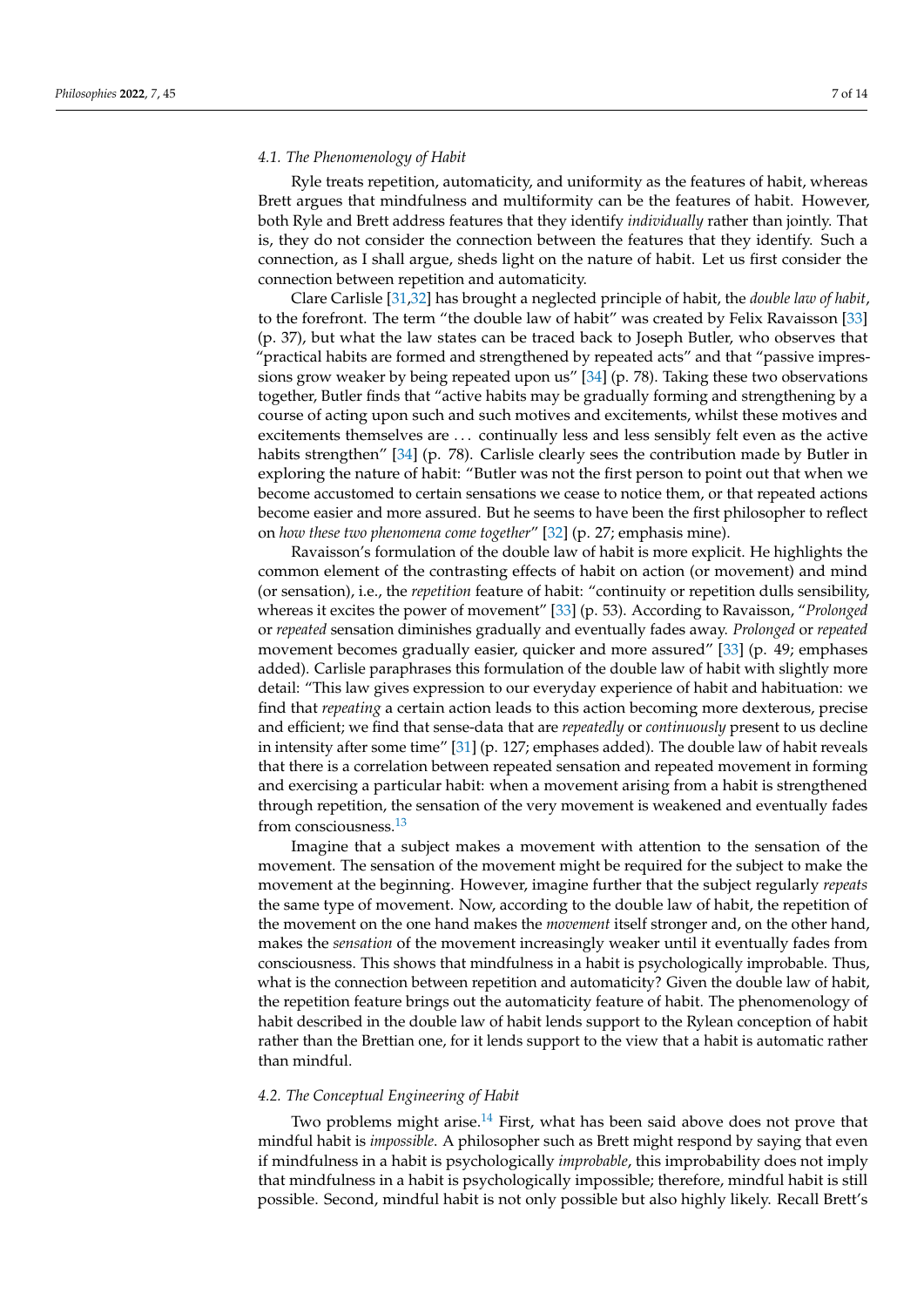example in which one can have "a habit to wash with great care and attention"; this, for Brett, "means that care and attentiveness are *necessary conditions* of the exercise of some habits" [\[30\]](#page-13-4) (p. 365).

<span id="page-7-0"></span>Regarding the first problem, a reply is that such psychological possibility, when actualized, is detrimental to habit strength. Assume that there is mindfulness in an *established* (and desired) habit. Consider this question: What does such mindfulness contribute to the established habit if the constitutive aim of a habit is to repeat or reproduce the *same* perfor-mance?<sup>[15](#page-12-14)</sup> None, if the habit at the performative level has worked well. On the contrary, mindfulness is detrimental to a well-established habit, as Ryle has pointed out: "the precise force of this expression 'thinking what he was doing' is somewhat elusive. I certainly can run upstairs two stairs at a time from force of habit and at the same time notice that I am doing so and even consider how the act is done. I can be a spectator of my habitual and of my reflex actions and even a diagnostician of them, without these actions ceasing to be automatic. *Notoriously such attention sometimes upsets the automatism*" [\[23\]](#page-12-5) (p. 95; emphasis mine). If a performance of a habit is disturbed repeatedly, the repetition of the habit is likely to be discontinued, and the habit itself is thus very likely to be broken. Thus, even if mindfulness in a habit is logically possible, such mindfulness is more detrimental than contributive to the habit's strength.

We now turn to the second problem, considering whether washing hands with care and attention is a genuine case of mindful habit.

*Case 1: The Wide-Scope Reading*. One can, like Brett [\[30\]](#page-13-4) (p. 365), "speak (without obvious fallacy) of making it a habit to wash with great care and attention"; however, this way of speaking does not, as Brett thought, "[mean] that care and attentiveness are *necessary conditions* of the exercise of some habits" [\[30\]](#page-13-4) (p. 365). An individual can form a *habit of paying attention* to what(ever) he is doing, but this practice does not imply that what the individual is doing is in itself a manifestation of a particular habit. This is because it is possible to have a *habit of paying attention* to ϕ without having ϕ (such as washing hands, solving a mathematical problem, and so on) itself as a habit. To justify this, recall our distinction made in Section [2](#page-1-0) between the narrow-scope and the wide-scope application of the term "habit". When the term "habit" in the statement "S has a habit of paying attention to ϕ" is read in a wide-scope way, the features of habit are applied to the *action* that initiates or triggers the action-sequence of paying attention to  $\varphi$ , rather than to the actions in the very action-sequence. In this case, the action that initiates the action-sequence is habitual, but this does not imply that the actions in the action-sequence are therefore habitual. Thus, making it a habit to wash hands with attention does not necessarily indicate a case in which attentiveness is a *necessary* condition of a habit.

*Case 2: The Narrow-Scope Reading*. However, what if what Brett tries to show is that "S has a habit of paying attention to  $\varphi$ " is read in a narrow-scope way? That is, the features of habit are applied to the actions in the action-sequence of paying attention to  $\varphi$  (this action-sequence can be expressed as <paying attention to  $\varphi_1$ , paying attention to  $\varphi_2, \ldots$ , paying attention to  $\varphi_n$ >). To this, I have a response. What features of habit would Brett use to characterize the actions in the action-sequence? If it is "mindfulness", then Brett should explain, *without begging the question*, why mindfulness is a feature of habit in general. In my view, the case of "mindful habit" that one can give is often constructed by the wide-scope reading of habit. However, as argued above, there seems to be no reason that the features of habit applied to an action that triggers an action-sequence can transfer to the actions in the action-sequence. (We cannot infer from "Smith has a habit of playing tennis twice a week" that "Smith has a habit, good or bad, of playing tennis in a particular way".) By the same token, there is also no reason that the features of *skill* applied to the actions in an action-sequence can transfer to a *habitual* action that triggers the action-sequence. (We cannot infer from "Smith is *skillful* at playing tennis" and "Smith has a *habit* of playing tennis twice a week" that "Smith has an *intelligent habit* of playing tennis".).

Thus, neither *Case 1* nor *Case 2* provides a case in which mindfulness is a necessary condition of a habit.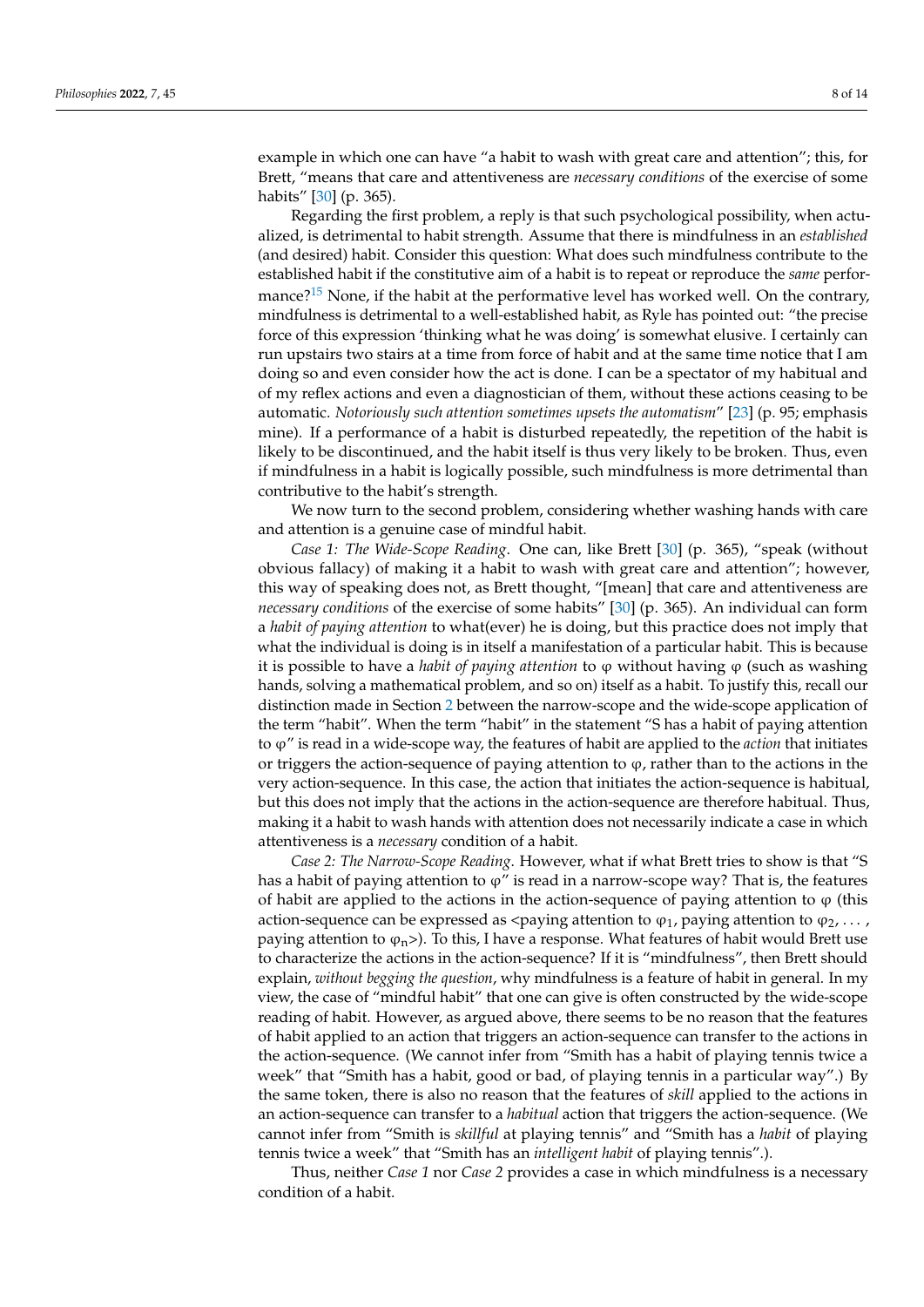In sum, in this section, I have argued against the idea of mindful habit by establishing three points: first, mindfulness in a habit is psychologically improbable; second, mindfulness in a habit is detrimental to the habit itself; and third, there is still no genuine case of "mindful habit".

#### <span id="page-8-0"></span>**5. The Robust Response (II): Against Multiform Habit**

#### *5.1. The Phenomenology of Skill*

My argument against the idea of multiform habit can be presented and summarized as follows: first, multiformity requires mindfulness; second, a habit excludes mindfulness; thus, a habit is not multiform. Since the second premise is justified in Section [4,](#page-5-0) this section focuses on the first premise.

Does *multiformity* (specifically speaking), or *expertise* (broadly speaking), require mindfulness? Recall that the umbrella term "mindfulness" refers to a set of conscious mental processes. So, the question can be rephrased as follows: Does expertise require conscious mental processes such as attention to or the monitoring of one's own action?

With regard to this question, Dreyfus and Dreyfus's answer would be negative. According to their phenomenology of skillful coping (which is stated in their famous five-stage model of skill acquisition), "experts never think and are always right" [\[15\]](#page-12-15) (p. 31). In describing chess expertise, Dreyfus and Dreyfus say, "Chess grandmasters, engrossed in a game, can *lose entirely the awareness that they are manipulating pieces on a board* and see themselves rather as involved participants in a world of opportunities, threats, strengths, weaknesses, hopes, and fears. When playing rapidly, they sidestep dangers in the same automatic way that a teenager, himself an expert, might avoid missiles in a familiar video game" [\[15\]](#page-12-15) (p. 30; emphasis mine). Furthermore, in describing athletic expertise, Rousse and Dreyfus say, "Experts in many domains, but notably in sports, occasionally experience periods of peak performance, also variously called 'flow', 'being in the zone', and playing 'out of one's head' . . . In these periods, 'everything becomes easier, confidence rises, time passes without awareness, and *the mind*, which usually to some extent monitors performance and how the situation is unfolding over time, *is quieted while performance is at its peak*' . . . Such flow is a transient state that cannot be willfully chosen" [\[36\]](#page-13-9) (p. 18; emphasis mine). Although Dreyfus and Dreyfus acknowledge that experts can and do deliberate,<sup>[16](#page-12-16)</sup> we should note that they do not claim that deliberation is intrinsic to expertise itself. Rather, they argue that deliberation occurs either below or above the level of expertise (see [\[37](#page-13-10)[–39\]](#page-13-11)).

<span id="page-8-1"></span>However, there is growing empirical and phenomenological literature that supports the view that conscious cognition plays a significant role in skilled action (see [\[40–](#page-13-12)[43\]](#page-13-13)). Further, Montero "question[s] whether Dreyfus's description of the phenomenology of grandmaster play is accurate" [\[44\]](#page-13-14) (p. 385). Montero endorses what she calls the "cognitionin-action principle", according to which "[f]or experts, when all is going well, optimal or near optimal performance frequently employs some of the following conscious mental processes: self-reflective thinking, planning, predicting, deliberation, attention to or monitoring of their actions, conceptualizing their actions, control, trying, effort, having a sense of the self, and acting for a reason" [\[18\]](#page-12-9) (p. 38). The cognition-in-action principle is supported by what Montero calls the "methodological principle", which claims that "[f]irst-person reports of what goes on in one's own mind should be accepted as (defeasible) evidence for the truth of the report unless we have good reason to question them" [\[18\]](#page-12-9) (p. 8). Thus, if the phenomenology of skill described by Montero is correct, expertise and multiformity require mindfulness (see also Montero [\[45\]](#page-13-15) for her further exploration of the relation between consciousness and skill).

In my view, the recent empirical and phenomenological literature is strong enough to support the thesis that expertise requires mindfulness. However, some potential critics might object by saying that the "methodological principle" is neutral in relation to the debate between proponents and opponents of the cognition-in-action principle because the content of the first-person reports might not be the same. It is possible that some firstperson reports support the view that experts do not employ conscious mental processes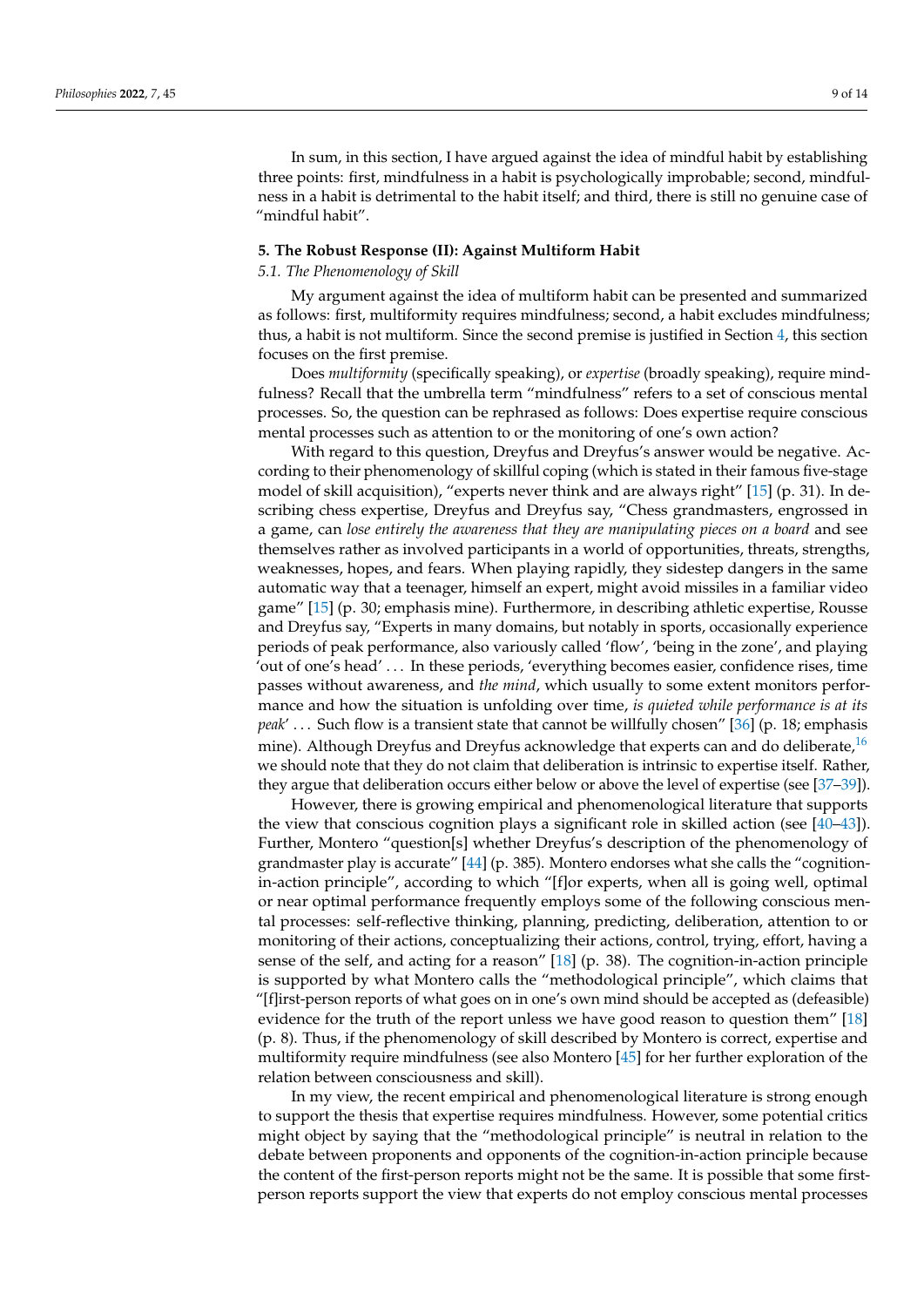in exercising their skill. In response to such potential critics, something beyond the firstperson-report strategy or the phenomenology of skill is required to support the cognitionin-action principle and then the thesis that expertise requires mindfulness.

## *5.2. The Conceptual Engineering of Habit*

Why is it that conscious mental processes (in mindfulness) "do not necessarily or even generally interfere with expert performance, and should not generally be avoided by experts" [\[18\]](#page-12-9) (p. 38)? Or why should an expert be mindful of his own skilled performance? The cognition-in-action principle does not address these questions because this principle is more descriptive than explanatory. To address the questions, I suggest that we first determine what the aim of skill or expertise is and then consider whether mindfulness makes any contribution to that aim. My answer can be outlined as follows: first, the constitutive aim of skill or expertise is success; second, mindfulness is success-conducive; thus, skill or expertise requires mindfulness.

Not all acquired dispositions are skills. A disposition is a skill in  $\varphi$  only if the disposition is conducive to the achievement of the aim of  $\varphi$  in a variety of situations. To put it another way, a disposition is a skill in ϕ only if it is *success-conducive in a variety of situations*. This thought leads to two questions: First, what kind of disposition possesses such a *special* success-conducive character? Second, how is such a disposition acquired? Regarding the first question, it is multiform or multi-track disposition that possesses the *special* success-conducive character, whereas a uniform disposition does not (because it is success-conducive only in a particular situation). Regarding the second question, a multiform disposition is acquired via mindfulness. Assume that there is a first-order practical disposition to achieve a particular aim *A* and a second-order mental disposition that takes the first-order disposition (and its manifestations) as its object of reflection.

*Case 1*. Assume further that the first-order disposition is uniform or single-track, i.e., that it can achieve the aim *A* only within a particular kind of situation. How can such a uniform disposition (in fact, a habit) with the aim *A* become multiform? One possible way is to exercise the second-order disposition, the output of which is conscious mental states such as attention to or monitoring of one's first-order performance issued by one's firstorder disposition. Such (second-order) conscious mental states, according to the double law of habit, will disturb the repetition of the first-order disposition and thus create an opportunity to construct a new pattern of disposition to achieve the aim *A*. Here, (the second-order) mindfulness functions as destructive construction.

*Case 2*. Assume that the first-order disposition is a multi-track (say, three-track) disposition with the aim *A*. Can such a multiform disposition become more multiform? At this juncture, one can exercise one's second-order disposition, the output of which is conscious mental states, especially the deliberate judgment regarding one's first-order disposition. The second-order deliberation is used to figure out what the underlying principle of one's three-track disposition is and, by applying this principle, to construct a new pattern of disposition to achieve the aim *A*. Here, (the second-order) mindfulness functions as methodological construction.

*Case 1* and *Case 2* (stated in this section) show the functional role, rather than the phenomenological role, that mindfulness can play in skill and expertise: mindfulness can extend the original uniform/multiform disposition with the aim *A* to the multiform/more multiform disposition with the same aim.

As a side note, the above discussion alludes to a notion of expertise. A special kind of knowing-how, or expertise, can be treated as a hybrid disposition, a combination of a firstorder practical or executive disposition and a second-order mental or reflective disposition (the manifestation of which is attention, monitoring, deliberate judgment, understanding, and so on). Elsewhere [\[8](#page-12-17)[,9\]](#page-12-18) I have developed such a hybrid account of expertise in detail from an epistemological perspective. There are several versions of the hybrid account. One of them is proposed by David Papineau [\[46–](#page-13-16)[48\]](#page-13-17), who thinks that "[t]here are some things that athletes must think about, and others that they must keep their minds away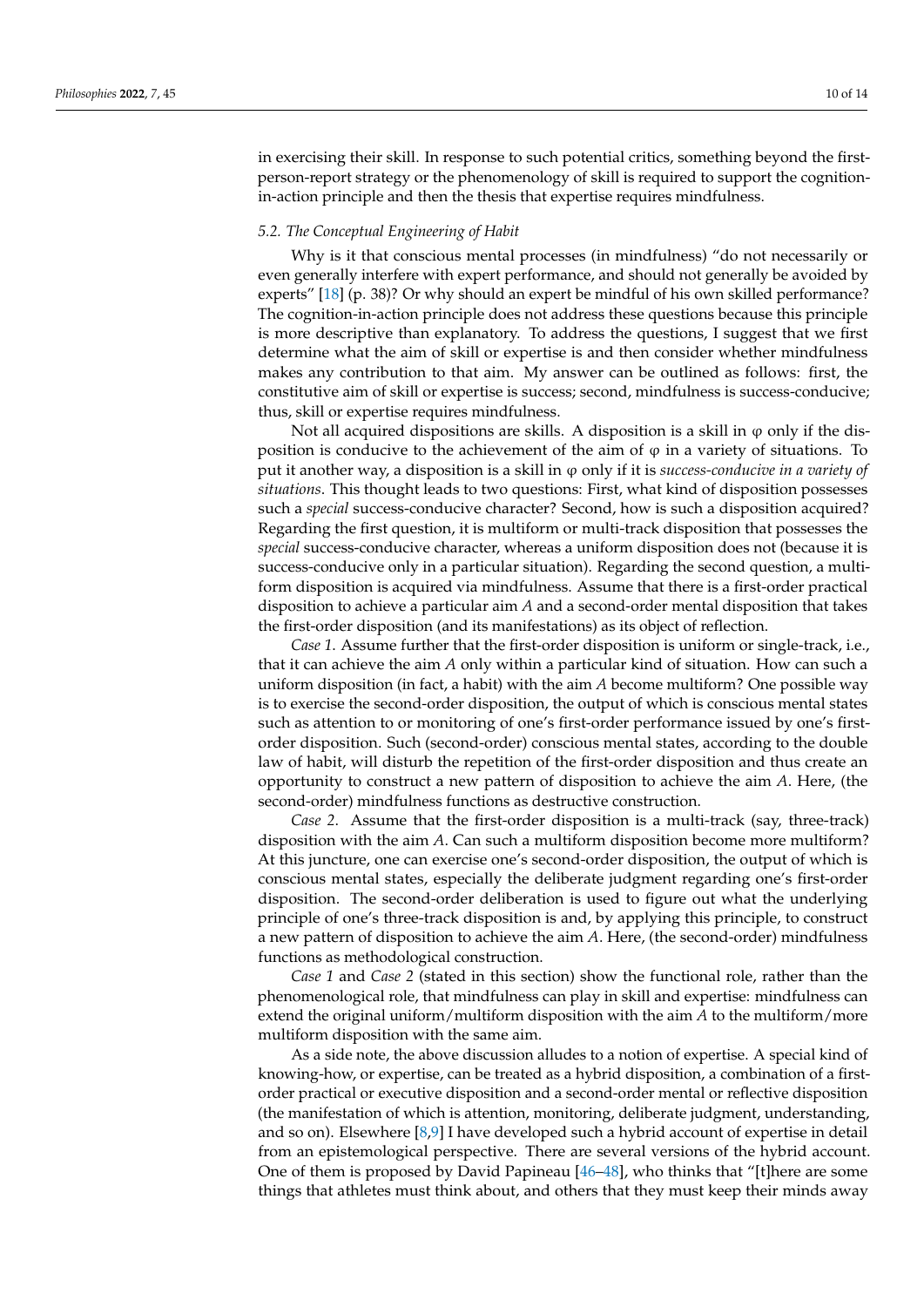<span id="page-10-0"></span>from. If you think about too much, you will become disabled. But at the same time, if you think about too little, you won't perform to the best of your ability" [\[48\]](#page-13-17) (p. 12).<sup>[17](#page-12-19)</sup> Recently, Christensen, Sutton, and McIlwain proposed an insightful hybrid account of expertise, which they call *Mesh*. *Mesh* "sees a broadly hierarchical division of control responsibilities, with cognitive control usually focused on strategic aspects of performance and automatic processes more concerned with implementation", and it "proposes that controlled and automatic processes are closely integrated in skilled action, and that cognitive control directly influences motor execution in many cases" [\[41\]](#page-13-18) (p. 43). In my view, Ryle also hints at the notion of hybrid disposition, although not precisely the same notion as mine or that of Christensen et al. Ryle states that "execution and understanding are merely different exercises of knowledge of the tricks of the same trade" [\[23\]](#page-12-5) (p. 42). To put it another way: "Understanding is a part of knowing *how*. The knowledge that is required for understanding intelligent performances of a specific kind is some degree of competence in performances of that kind" [\[23\]](#page-12-5) (p. 54). Why does an expert require such understanding that issues from exercising intellectual capacity? According to Ryle, "the learning of all but the most unsophisticated knacks requires some intellectual capacity. The ability to do things in accordance with instructions necessitates understanding those instructions. So some propositional competence is a condition of acquiring any of these competences" [\[23\]](#page-12-5) (p. 49). However, at this juncture, Ryle immediately reminds us that "it does not follow that exercises of these competences require to be accompanied by exercises of propositional competences" [\[23\]](#page-12-5) (p. 49).

In sum, without mindfulness, multiformity is unlikely to get off the ground. Since in the Rylean framework a habit not only lacks but also excludes mindfulness, a habit is unlikely to be multiform. Two problems might arise.

First, what if one *insists* that a habit can be multiform? A critic (such as Brett) might say that what I have argued so far does not prove that the idea of multiform habit is logically impossible. My response is as follows. It is arguably assumed that actions performed through a habit are predicted (because they are repeated in character). When we attribute a habit to an individual, we use that very habit not only to *explain* but also to *predict* the individual's behaviors (the latter is especially important if the individual's behaviors will threaten our own survival, or if the individual is our competitor). However, actions performed from a multiform disposition that is leveled to a certain extent are dynamic and creative; that is, intelligent actions are difficult, if not impossible, to predict. Therefore, a proponent of the idea of multiform habit must explain how it is possible for a habit to be both *predicted* and *multiform* without being inconsistent. Without this explanation, the idea of multiform habit is confusing.

<span id="page-10-2"></span><span id="page-10-1"></span>Can character traits or virtues be treated as cases in which a disposition can be both predicted and multiform? "Character traits can also serve to predict actions (and notice that some authors approach the idea of a character trait on the basis of that of habit). A kind person is likely to behave in a certain way in certain circumstances, just as someone who has a certain habit. Does that mean that manifestations of virtue are devoid of mindfulness and intelligence? I take it that this would be an awkward conclusion. If so, the point about prediction does not sufficiently support the claim about uniformity".<sup>[18](#page-12-20)</sup> In my view, virtue requires habituation, but virtue itself is not a habit but a skill.<sup>[19](#page-12-21)</sup> How can this be the case? Recall our wide-scope/narrow-scope distinction. The idea that virtue requires habituation can be understood as that virtue is related to "habit" under the wide-scope reading. That is, the features of habit are applied to the action that triggers a sequence of virtuous actions, rather than to the actions in the sequence of virtuous actions, which can be performed mindfully and skillfully. So, what we can predict of a virtuous person is only that she will act virtuously, but what she will actually do in a particular situation is beyond our prediction. The manifestation of a virtue depends on the context of a situation.

Second, some might think that the cases of multiform habit are not only possible but also easily conceivable. For example, an anonymous reader of this paper makes the following comment: "*Consider common examples of habits, such as the habit of cooking fish on*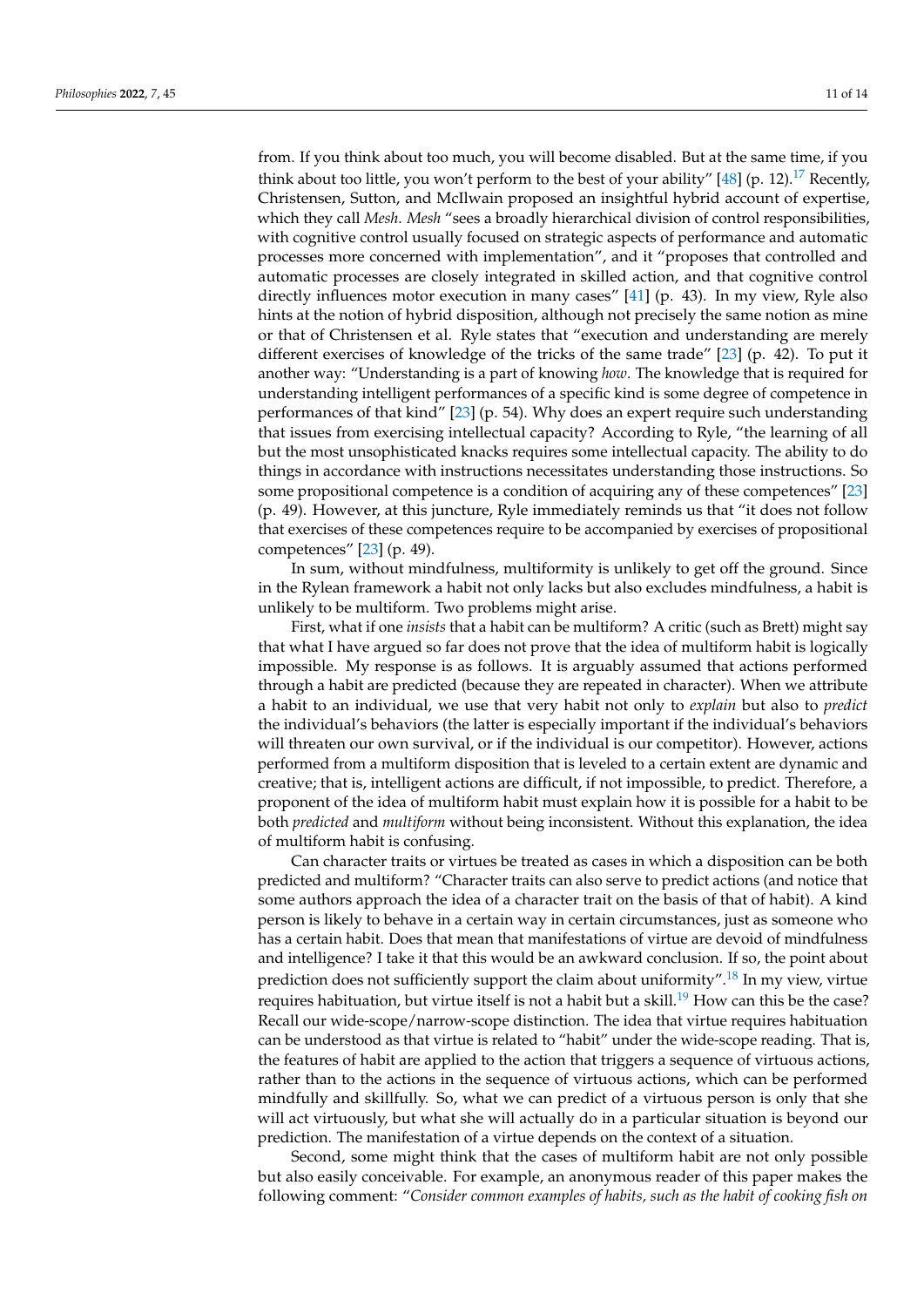*Fridays. Why this has to be 'uniform'? Surely, on can manifest this habit by cooking a different kind of fish each Friday, by using a different recipe, and so on. Similarly, the actions of a dentist washes his hands might differ in important respects (using soap, antiseptic, doing this thoroughly, quickly etc.), while manifesting the same habit*". This kind of comment is common, but it is misleading because it confuses a habit that initiates a sequence of skillful actions with an *alleged* multiform habit. A person can possess a skill, say, playing tennis, without performing it routinely. The person can begin to make it a habit to perform his skill routinely, for example, by playing tennis twice a week. This, however, does not imply that the person's skill consequently becomes or transforms into a habit. (Here it is important to remember our wide-scope/narrow-scope distinction.) Regarding the habit of *cooking fish* on Fridays, like the habit of *playing tennis* twice a week, the multiformity feature belongs to the skill of cooking fish *per se*, rather than to the habit that initiates the sequence of skillful actions.

In this section, I have argued against the idea of multiform habit by establishing the following two points: first, habit lacks and excludes something that is required for being multiform, i.e., mindfulness; second, the idea of multiform habit is confusing because a habit cannot be both predicted and multiform. In addition, I point out that the idea of multiform habit stems from failing to recognize the distinction between wide-scope and narrow-scope readings of the term "habit".

## **6. Conclusions**

In this paper, I have constructed a Rylean conception of habit according to which a habit is an acquired disposition the manifestation of which is repeated, automatic, and uniform (Section [2\)](#page-1-0). The Rylean conception of habit is incompatible with the idea of intelligent habit (Section [3\)](#page-4-0). I defend the Rylean conception of habit against the idea of intelligent habit by using the phenomenology of habit (and skill) and the conceptual engineering of habit. The idea of intelligent habit is psychologically improbable (Section [4.1\)](#page-6-0), functionally detrimental (Section [4.2\)](#page-6-1), and conceptually confusing (Section [5\)](#page-8-0). The Rylean conception of habit explains the nature of habit and contributes to the understanding of the neglected relation between habit and skill. In contrast to scholars who think that "[h]abits . . . are both necessary for and constitutive of the development of sporting skills because they can be essentially intelligent and flexible" [\[51\]](#page-13-19) (p. 158; see also [\[52](#page-13-20)[,53\]](#page-13-21)), tennis coaches with the Rylean conception of habit and skill would not advise elite athletes to cultivate "intelligent habits" in playing tennis but to attain "skills".

**Funding:** This research was funded by the Ministry of Science and Technology, Taiwan (Grant Nos. MOST 103-2410-H-001-108-MY5 & MOST 110-2420-H-003-006).

**Acknowledgments:** I am grateful to two anonymous reviewers for *Philosophies* for their detailed and valuable comments and suggestions. I thank Ernest Tsung-min Hung, Li-kang Chi, Lung-hung Chen, Yu-lin Lee, Shan-hui Hsu, Daisy Ku, Yiu-ming Fung, and Michael Mi for very helpful discussions. I would also like to thank Flavia Felletti and Juan Pablo Bermúdez for valuable written feedback on an earlier version of this paper.

**Conflicts of Interest:** The author declares no conflict of interest.

#### **Notes**

- <span id="page-11-0"></span>[1](#page-0-0) I thank two anonymous reviewers for raising this issue.
- <span id="page-11-1"></span><sup>[2](#page-0-1)</sup> Ryle's concept of knowing-how has raised issues that are of great interest to contemporary epistemologists, such as whether knowing-how is knowing-that (see [\[2,](#page-12-22)[3\]](#page-12-23)), whether knowing-how is a skill (see [\[4](#page-12-24)[,5\]](#page-12-25)), and whether knowing-how can be Gettiered (see  $[6]$ ), among others (see  $[7]$ ).
- <span id="page-11-2"></span><sup>[3](#page-0-2)</sup> For a detailed explanation of this claim, see [\[8](#page-12-17)[,9\]](#page-12-18).
- <span id="page-11-3"></span><sup>[4](#page-1-1)</sup> With regard to Ryle's notion of skill, see [\[10](#page-12-28)[–14\]](#page-12-29). With regard to the philosophy of skill, see [\[15](#page-12-15)[–18\]](#page-12-9).
- <span id="page-11-4"></span>[5](#page-1-2) A common example is the contrast between the concept of knowledge (*episteme*) and that of opinion (*doxa*), and the feature of knowledge is thus highlighted—i.e., giving an account.
- <span id="page-11-5"></span>[6](#page-1-3) Julia Annas [\[19,](#page-12-30)[20\]](#page-12-31) also uses the contrast between expertise and knack to highlight the feature of expertise. For discussion, see [\[21\]](#page-12-32).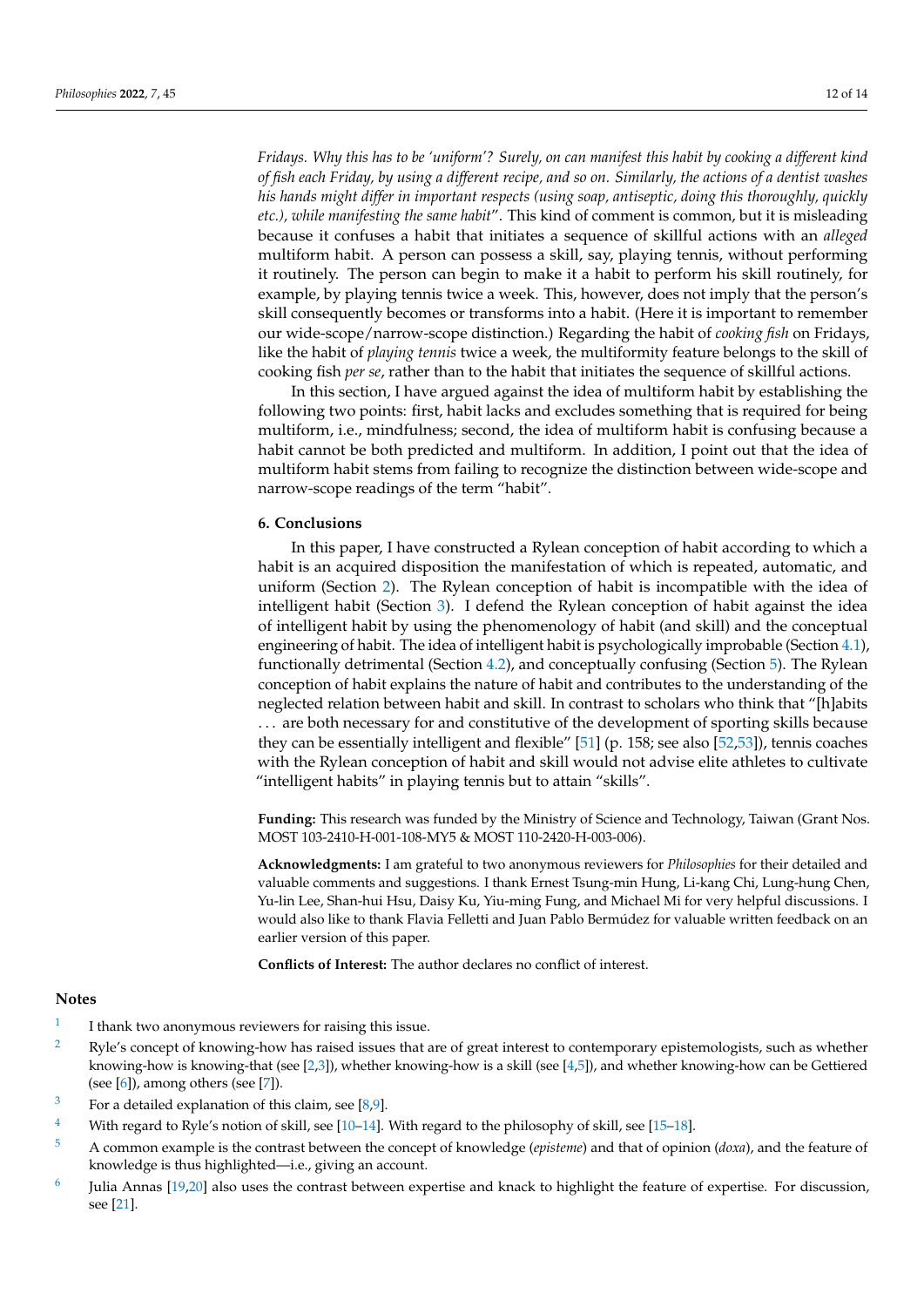- <span id="page-12-1"></span>[7](#page-1-4) I shall explain all these features in Section [2.](#page-1-0)
- <span id="page-12-2"></span>[8](#page-1-5) I use the term "Rylean" rather than "Ryle's" because the conception of habit here is constructed by the author with significant modification and development.
- <span id="page-12-3"></span><sup>[9](#page-1-6)</sup> Since a habit, as a disposition, can be directly observed only by its manifestation rather than by itself, the expression "a habit is repeated (or automatic)" actually means "the manifestation of a habit is repeated (or automatic)".
- <span id="page-12-4"></span> $10$  Pollard [\[22\]](#page-12-7) (p. 55) offers a more detailed definition of repetition of habit, although he does not do this for Ryle.
- <span id="page-12-10"></span> $11$  Thanks to two anonymous reviewers for raising this issue.
- <span id="page-12-11"></span>[12](#page-3-0) The RDS is a bit complicated. I have elaborated on and defend this Rylean conception at length in [\[9\]](#page-12-18).
- <span id="page-12-12"></span> $13$  What justifies the double law of habit? We can treat it as the phenomenology of habit. Carlisle thinks that the double law of habit "gives expression to our everyday experience of habit and habituation"  $[31]$  (p. 127).
- <span id="page-12-13"></span>[14](#page-6-3) Conceptual engineering is concerned with the *assessment* and *improvement* of our representational devices such as concepts (cf. [\[35\]](#page-13-22)). That is to say, the conceptual analysis in this and next sections is concerned more with how the concept of habit *should* mean.
- <span id="page-12-14"></span><sup>[15](#page-7-0)</sup> Recall the repetition feature of habit. If an individual's particular performance A is not the same as his past performances arising from the habit  $\varphi$ , then A would not be treated as a performance of the habit  $\varphi$  (although the performance A might be a performance of another habit). If we agree that a habit is a disposition and that a disposition is (partially) defined by its manifestation, then we can conceive of, assuming that repetition is a feature of habit, the constitutive aim of a habit by repeating or reproducing the *same* performance.
- <span id="page-12-16"></span><sup>[16](#page-8-1)</sup> Cf.: "While the expert is capable of deliberation-free action solicited through an intuitive perspective, situations are bound to arise in which experts do engage in deliberation" [\[36\]](#page-13-9) (p. 18).
- <span id="page-12-19"></span> $17$  Papineau's main targets are what he calls "habitualism" and "intellectualism". The former holds the view that "thought is the enemy of sporting excellence" and that "skilled performers need to let their bodies take over" [\[47\]](#page-13-23) (p. 295). In contrast, the latter holds the view that "sporting performance depends crucially on mental control" and that "the tailoring of action to circumstance requires intelligent conceptual guidance" [\[47\]](#page-13-23) (p. 295). Papineau tries to reconcile the two positions by distinguishing different aspects of athletic performance.
- <span id="page-12-20"></span> $18$  I thank an anonymous reviewer for raising this objection.
- <span id="page-12-21"></span><sup>[19](#page-10-2)</sup> See Tsai  $[21,49,50]$  $[21,49,50]$  $[21,49,50]$  for more details about the virtue-as-skill thesis.

## **References**

- <span id="page-12-0"></span>1. Belleri, D. On Pluralism and Conceptual Engineering: Introduction and Overview. *Inquiry* **2021**. [\[CrossRef\]](http://doi.org/10.1080/0020174X.2021.1983457)
- <span id="page-12-22"></span>2. Stanley, J.; Williamson, T. Knowing How. *J. Philos.* **2001**, *98*, 411–444. [\[CrossRef\]](http://doi.org/10.2307/2678403)
- <span id="page-12-23"></span>3. Stanley, J. *Know How*; Oxford University Press: Oxford, UK, 2011.
- <span id="page-12-24"></span>4. Carr, D. Knowledge in Practice. *Am. Philos. Q.* **1981**, *18*, 53–61.
- <span id="page-12-25"></span>5. Snowdon, P. Knowing How and Knowing That: A Distinction Reconsidered. *Proc. Aristot. Soc.* **2003**, *104*, 1–29. [\[CrossRef\]](http://doi.org/10.1111/1467-9264.t01-1-00001)
- <span id="page-12-26"></span>6. Poston, T. Know How to Be Gettiered? *Philos. Phenomenol. Res.* **2009**, *79*, 743–747. [\[CrossRef\]](http://doi.org/10.1111/j.1933-1592.2009.00301.x)
- <span id="page-12-27"></span>7. Czarnecki, B. Knowledge-How. In *Oxford Bibliographies in Philosophy*; Pritchard, D., Ed.; Oxford University Press: Oxford, UK, 2016.
- <span id="page-12-17"></span>8. Tsai, C. The Metaepistemology of Knowing-How. *Phenomenol. Cogn. Sci.* **2011**, *10*, 541–556. [\[CrossRef\]](http://doi.org/10.1007/s11097-011-9208-0)
- <span id="page-12-18"></span>9. Tsai, C. The Structure of Practical Expertise. *Philosophia* **2014**, *42*, 539–554. [\[CrossRef\]](http://doi.org/10.1007/s11406-013-9513-7)
- <span id="page-12-28"></span>10. Pavese, C. Skill in Epistemology I: Skill and Knowledge. *Philos. Compass* **2016**, *11*, 642–649. [\[CrossRef\]](http://doi.org/10.1111/phc3.12359)
- 11. Pavese, C. Skill in Epistemology II: Skill and Know How. *Philos. Compass* **2016**, *11*, 650–670. [\[CrossRef\]](http://doi.org/10.1111/phc3.12364)
- 12. Backstrom, S.; Gustafsson, M. Skill, Drill, and Intelligent Performance: Ryle and Intellectualism. *J. Hist. Anal. Philos.* **2017**, *5*, 40–55. [\[CrossRef\]](http://doi.org/10.15173/jhap.v5i5.3205)
- 13. Stanley, J.; Williamson, T. Skill. *Nous* **2017**, *51*, 713–726. [\[CrossRef\]](http://doi.org/10.1111/nous.12144)
- <span id="page-12-29"></span>14. Weatherson, B. Intellectual Skill and the Rylean Regress. *Philos. Q.* **2017**, *67*, 370–386. [\[CrossRef\]](http://doi.org/10.1093/pq/pqw051)
- <span id="page-12-15"></span>15. Dreyfus, H.; Dreyfus, S. *Mind over Machine*; The Free Press: New York, NY, USA, 1986.
- 16. Selinger, E.; Crease, R. (Eds.) *The Philosophy of Expertise*; Columbia University Press: New York, NY, USA, 2006.
- 17. Fridland, E. They've Lost Control: Reflections on Skill. *Synthese* **2014**, *191*, 2729–2750. [\[CrossRef\]](http://doi.org/10.1007/s11229-014-0411-8)
- <span id="page-12-9"></span>18. Montero, B. *Thought in Action: Expertise and the Conscious Mind*; Oxford University Press: Oxford, UK, 2016.
- <span id="page-12-30"></span>19. Annas, J. Moral Knowledge as Practical Knowledge. *Soc. Philos. Policy* **2001**, *18*, 236–256. [\[CrossRef\]](http://doi.org/10.1017/S0265052500002971)
- <span id="page-12-31"></span>20. Annas, J. *Intelligent Virtue*; Oxford University Press: Oxford, UK, 2011.
- <span id="page-12-32"></span>21. Tsai, C. Ethical Expertise and the Articulacy Requirement. *Synthese* **2016**, *193*, 2035–2052. [\[CrossRef\]](http://doi.org/10.1007/s11229-015-0828-8)
- <span id="page-12-7"></span>22. Pollard, B. *Habits in Action*; VDM Verlag Dr. Muller: Saarbrucken, Germany, 2008.
- <span id="page-12-5"></span>23. Ryle, G. *The Concept of Mind*; University of Chicago Press: Chicago, IL, USA, 1949/2000.
- <span id="page-12-6"></span>24. Toner, J.; Montero, B.; Moran, A. *Continuous Improvement: Intertwining Mind and Body in Athletic Expertise*; Oxford University Press: Oxford, UK, 2022.
- <span id="page-12-8"></span>25. Fridland, E. Automatically Minded. *Synthese* **2017**, *194*, 4337–4363. [\[CrossRef\]](http://doi.org/10.1007/s11229-014-0617-9)